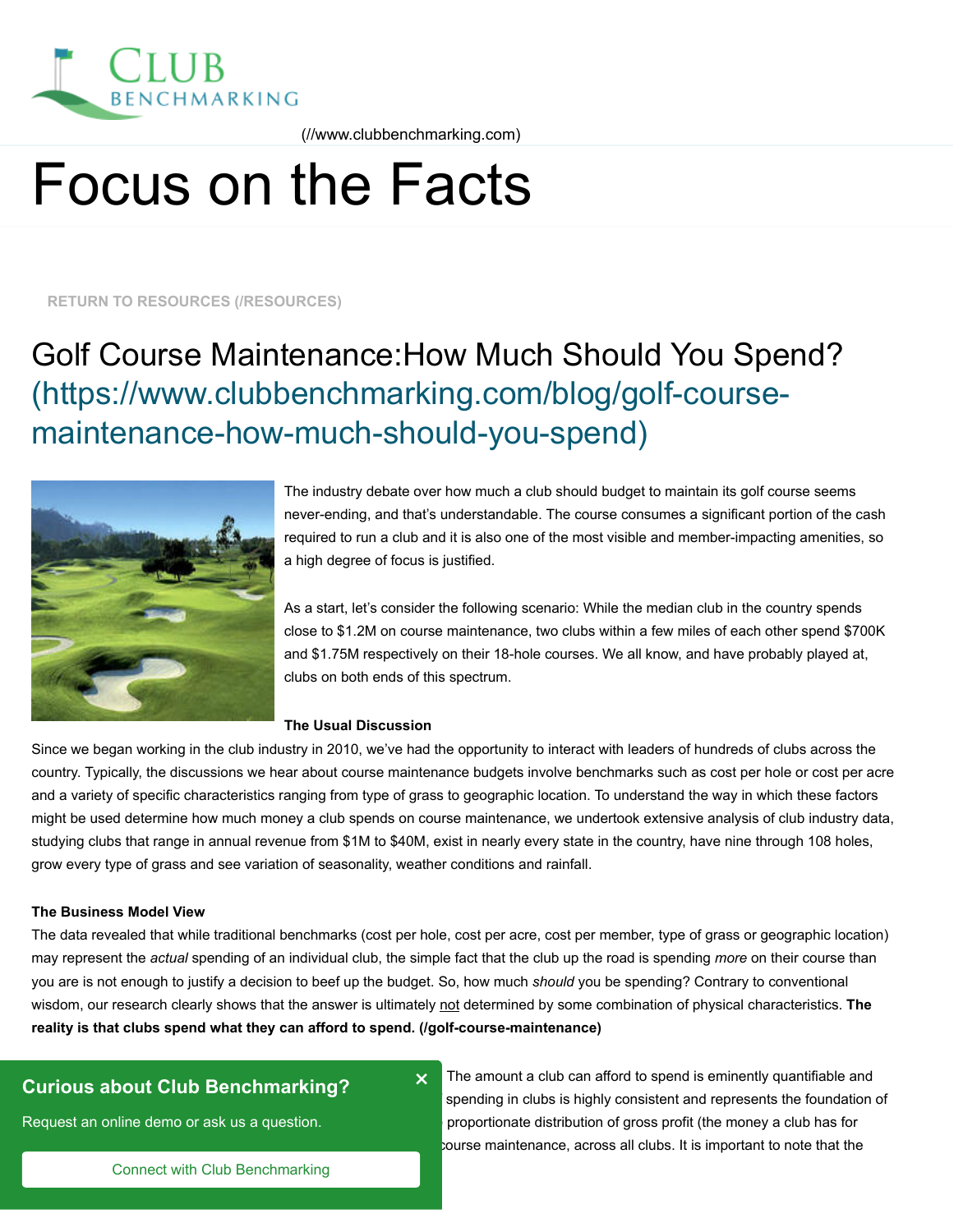[proportions shown, +/- a few percentage points, are consistent across the entir](https://www.clubbenchmarking.com/)e industry, independent of club size (based on total operating revenue) or geographic location. The business model of clubs, as defined by data from the industry itself, defines these proportions as the benchmark. So roughly one-third of a club's gross profit (don't think revenue) is the affordability at the average club. **BENCHMARKING** 



[\(https://cdn2.hubspot.net/hubfs/218224/images/Golf%20Course%20Maintenance%20Spending.png\)](https://cdn2.hubspot.net/hubfs/218224/images/Golf%20Course%20Maintenance%20Spending.png)

#### **Course Maintenance + Sports/Recreation Spending = About 40 Percent of Fixed Operating Expenses**

We also studied the range of club types among those with golf— from pure golf clubs to full-service country clubs with more diverse amenity sets. What we discovered is that for a diverse club, like the one on the right in the chart below, the combination of course maintenance spending and other sports/recreation spending uses about 40 percent of a club's gross profit. With no other sports amenities to fund, a club with only golf like the one on the left in the chart below, typically spends a little more on course maintenance around 40 percent of its gross profit. That pattern has proven to be consistent across the industry.

https://www.clubbenchmarking.com/blog/golf-course-maintenance-how-much-should-you-spend 2/5-course-maintenance-

×

# **Curious about Club Benchmarking?**

Request an online demo or ask us a question.

Connect with Club Benchmarking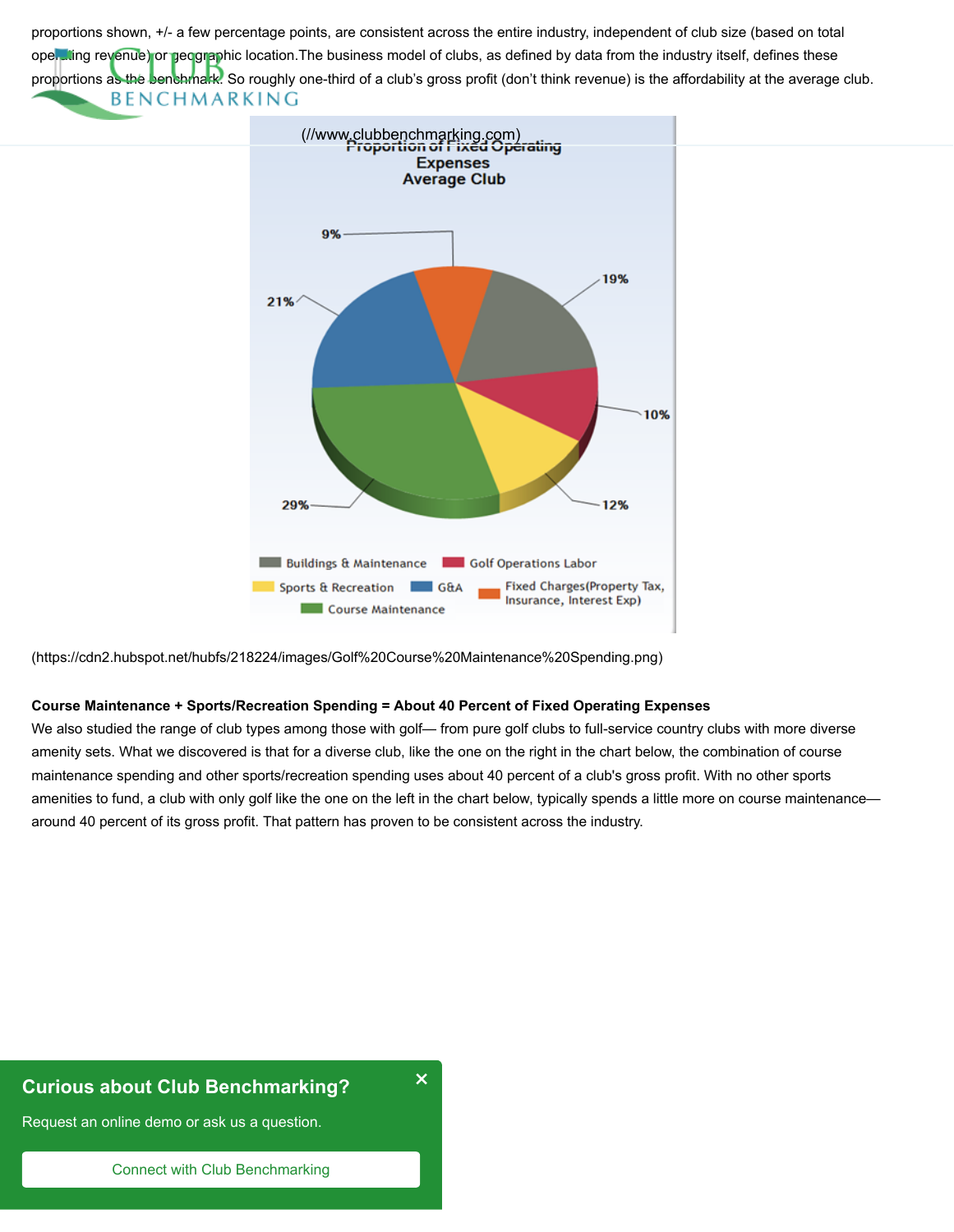

[\(https://cdn2.hubspot.net/hubfs/218224/images/Golf%20Maintenance%20Spending.png\)](https://cdn2.hubspot.net/hubfs/218224/images/Golf%20Maintenance%20Spending.png)

#### **Different but the Same**

Going back to the range of course maintenance spending referenced at the beginning of this article (from \$700K to \$1.75M), would you conclude that one club is spending \$1M too much or that the other spent \$1M too little? Of course not. We know each course can be beautiful and a pleasure for its members. In fact, those examples *are* from real clubs located just a few miles from each other. They are spending 32 percent and 34 percent of their gross profit respectively on their course—nearly identical spending from the business model and affordability perspective. Any of the traditional measures, cost per hole, cost per acre, geographic location, etc., would have led to a very different, and incorrect, conclusion. The broad value of this model is further realized when one understands that it doesn't matter whether a club has 18, 36 or more holes. The affordability, a.k.a. the proportionate spending on course maintenance, doesn't vary based on hole count, number of acres, type of grass, etc. As supported by industry-wide data, the only driver of a club's course maintenance budget is affordability. Clubs spend what they can afford!

On the margin, there is naturally some variation. Golf-only clubs, with less competition for cash resources going to other amenities tend to spend a higher proportion of their gross profit (into the low 40 percent range) on their course, while very large clubs, or clubs with significant non-golf sports facilities tend to spend in the high 20 percent range. The national median is 30 percent of gross profit going to course maintenance. The split between course spending and non-golf sports spending is actually an indicator of the "golf club vs. family club" strategy of the club. Geographically, there is variation on the margin, but only a few percentage points from the national median, as per the data map below.

https://www.clubbenchmarking.com/blog/golf-course-maintenance-how-much-should-you-spend 3/55-course-maintenance-

×

# **Curious about Club Benchmarking?**

Request an online demo or ask us a question.

Connect with Club Benchmarking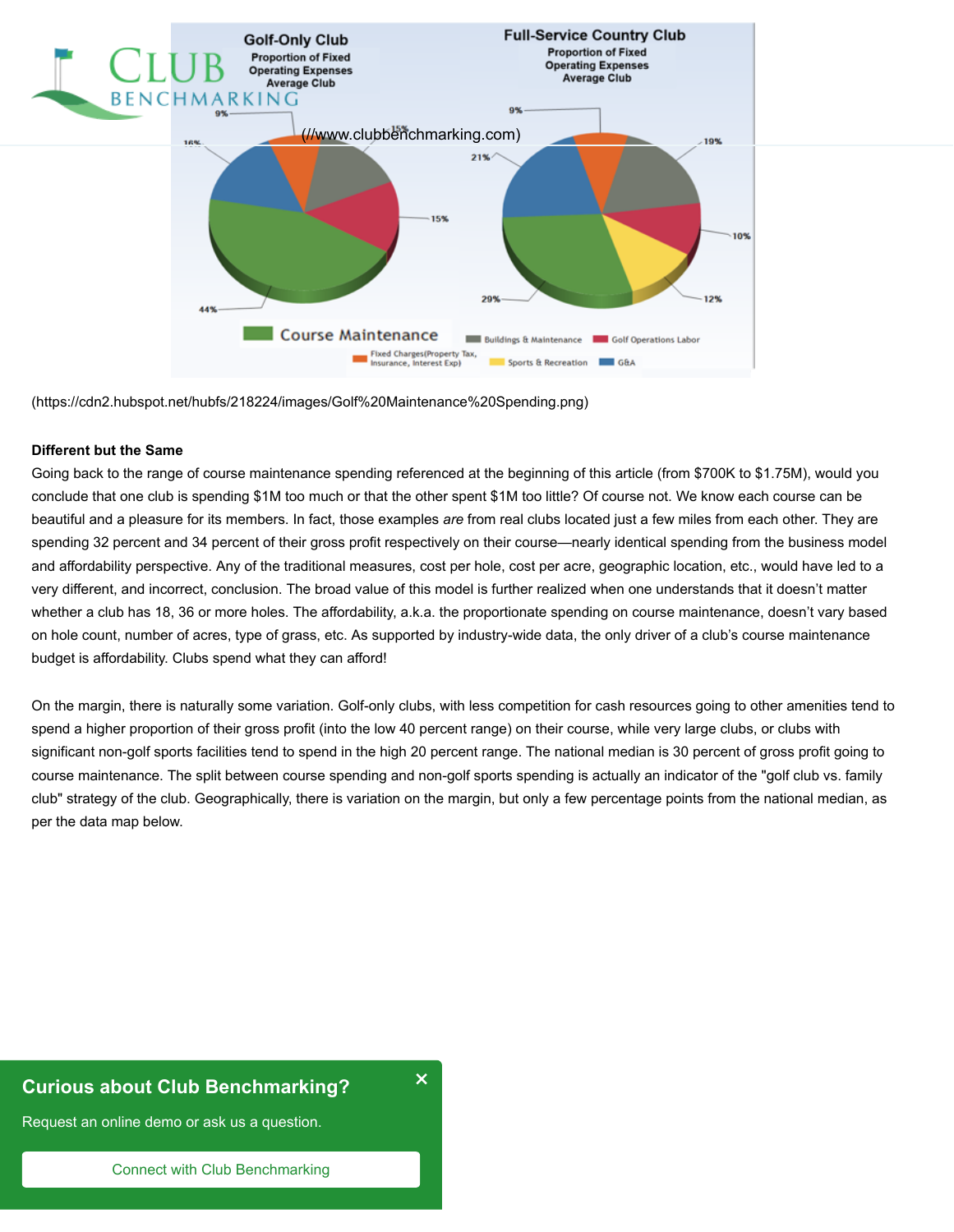

[\(https://cdn2.hubspot.net/hubfs/218224/images/Course%20Maintenance%20Map.png\)](https://cdn2.hubspot.net/hubfs/218224/images/Course%20Maintenance%20Map.png)**Conclusion** So, what does all this mean? We now know that individual data points, without the context of the bigger picture, can be misleading and are not an appropriate source of guidance and support in the decision-making process. Next time you're in one of these discussions, remember that your club, like all clubs, is subject to the common industry business model and your budget is driven by your gross profit. Having a clear understanding of what has been revealed by the study of industry data will help you have strategic fact-based discussions about your own course maintenance budget.

#### **SHARE THIS ARTICLE**

in  [\(http://www.linkedin.com/shareArticle?mini=true&url=https%3A%2F%2Fwww.clubbenchmarking.com%2Fblog%2Fgolf-course-](http://www.linkedin.com/shareArticle?mini=true&url=https%3A%2F%2Fwww.clubbenchmarking.com%2Fblog%2Fgolf-course-maintenance-how-much-should-you-spend%3Futm_medium%3Dsocial%26utm_source%3Dlinkedin)

maintenance-how-much-should-you-spend%3Futm\_medium%3Dsocial%26utm\_source%3Dlinkedin)

(https://twitter.com/intent/tweet?original\_referer=https%3A%2F%2Fwww.clubbenchmarking.com%2Fblog%2Fgolf-course-maintenancehow-much-should-you-

spend%3Futm\_medium%3Dsocial%26utm\_source%3Dtwitter&url=https%3A%2F%2Fwww.clubbenchmarking.com%2Fblog%2Fgolfcourse-maintenance-how-much-should-you-

[spend%3Futm\\_medium%3Dsocial%26utm\\_source%3Dtwitter&source=tweetbutton&text=Golf%20Course%20Maintenance%3AHow%20Much%20](https://twitter.com/intent/tweet?original_referer=https%3A%2F%2Fwww.clubbenchmarking.com%2Fblog%2Fgolf-course-maintenance-how-much-should-you-spend%3Futm_medium%3Dsocial%26utm_source%3Dtwitter&url=https%3A%2F%2Fwww.clubbenchmarking.com%2Fblog%2Fgolf-course-maintenance-how-much-should-you-spend%3Futm_medium%3Dsocial%26utm_source%3Dtwitter&source=tweetbutton&text=Golf%20Course%20Maintenance%3AHow%20Much%20Should%20You%20Spend%3F)

 (mailto:?subject=Check%20out%20https%3A%2F%2Fwww.clubbenchmarking.com%2Fblog%2Fgolf-course-maintenance-howmuch-should-you-

×

[spend%3Futm\\_medium%3Dsocial%26utm\\_source%3Demail%20&body=Check%20out%20https%3A%2F%2Fwww.clubbenchmarking.com%2Fblo](mailto:?subject=Check%20out%20https%3A%2F%2Fwww.clubbenchmarking.com%2Fblog%2Fgolf-course-maintenance-how-much-should-you-spend%3Futm_medium%3Dsocial%26utm_source%3Demail%20&body=Check%20out%20https%3A%2F%2Fwww.clubbenchmarking.com%2Fblog%2Fgolf-course-maintenance-how-much-should-you-spend%3Futm_medium%3Dsocial%26utm_source%3Demail) course-maintenance-how-much-should-you-spend%3Futm\_medium%3Dsocial%26utm\_source%3Demail)

https://www.clubbenchmarking.com/blog/golf-course-maintenance-how-much-should-you-spend 4/5/5/5/5/5/5/5/5/5/5/

#### $\mathsf{F}$  is a shout Club Bonchmarking?  $\mathsf{X}$  is interesting in  $\mathsf{X}$  $\blacksquare$ Curious about Club Benchmarking?

Request an online demo or ask us a question.

Connect with Club Benchmarking

opic/golf-course-maintenance),